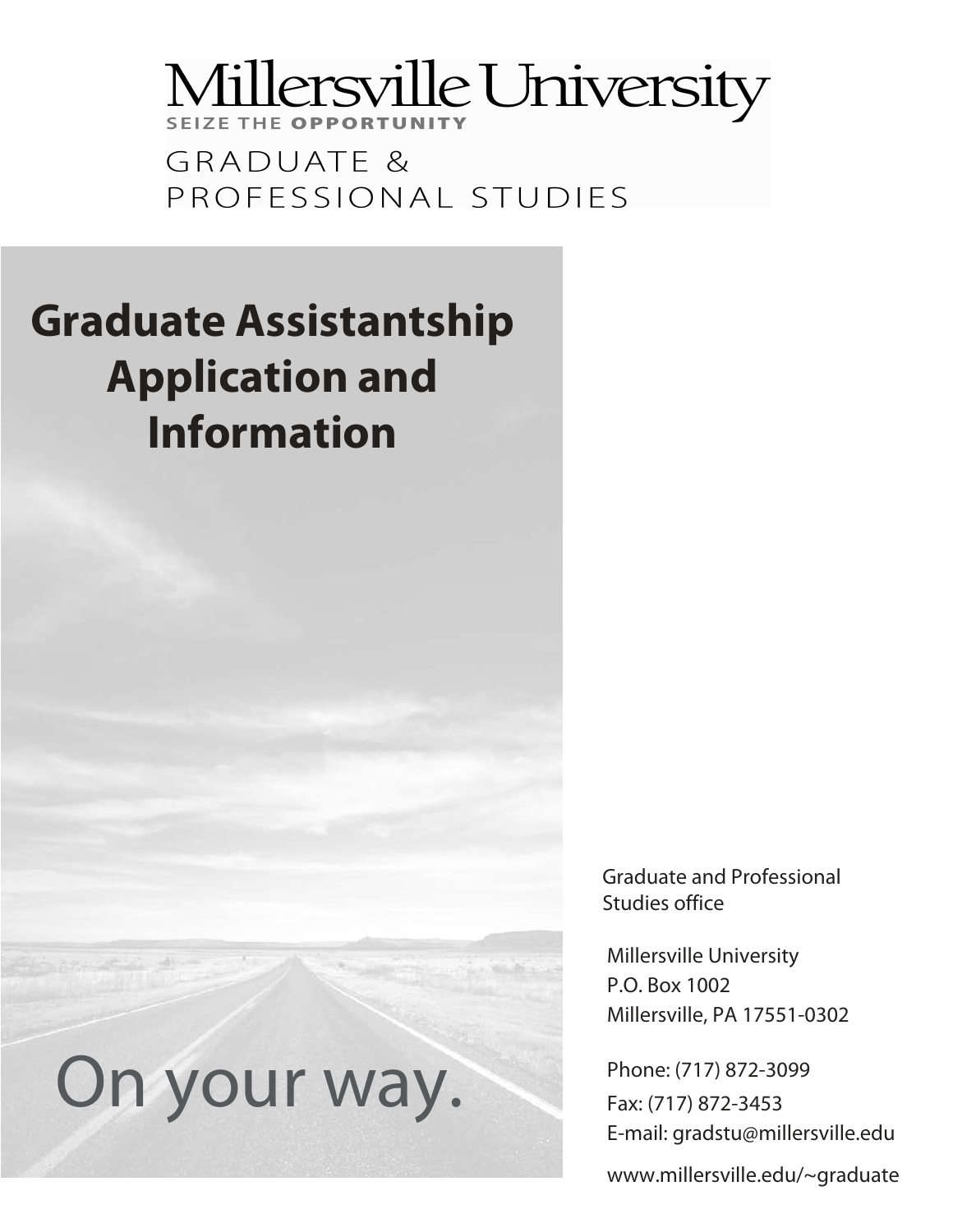## **Graduate Assistantships at Millersville University**

#### **Eligibility**

Graduate assistantships are offered to well qualified current or prospective graduate students who have been admitted to a master's degree program. Graduate students seeking certification only are ineligible for assistantships. Applications are considered on a competitive basis without regard to race, color, national origin, sex or religious creed, but with regard to ability reflected in a record sufficiently strong to support confidence that the applicant can participate effectively in the graduate community.

#### **The Program**

Graduate assistants have an opportunity to work with professionals in areas commensurate with their course of study. This enables the graduate assistant to contribute significantly to his/her own intellectual development while gaining valuable professional experience and receiving a stipend. The college community benefits as well, as graduate assistants serve a vital role in the departments, offices, and programs where they are employed. Graduate assistant positions are available in most departments and in some support services offices/programs for the academic year (August-May). Visit the Graduate Studies website at www.millersville.edu/~graduate/graduate\_assist.php for a comprehensive list of campus offices offering graduate assistantships.

#### **Responsibilities**

The duties of graduate assistants will generally be related to their academic and professional goals. Twenty (20) hours per week are required in a full-time graduate assistantship; ten (10) hours per week are required in a half-time graduate assistantship. Assignments may include some of the following activities: (Note that because of the unique nature of each program, duties will vary from this general list.)

- · Involvement in research activities
- · Compiling data
- · Assisting in laboratories
- · Tutoring and assisting in academic advisement
- · Supervising resident groups working with undergraduate counselors
- · Peer counseling
- · Administrative support

#### **Compensation and Academic Load**

The stipend for graduate assistants is \$5,000 for the academic year. Tuition to a maximum of twenty-four (24) graduate credit hours for the calendar year of the appointment is waived. For half-time graduate assistantships, the stipend is \$2,500 for the academic year, with tuition waived to a maximum of twelve (12) graduate credit hours for the calendar year of the appointment. Room fees are waived for graduate assistants with residence hall assignments.

Graduate assistants must pursue a minimum of six (6) graduate credit hours to a maximum of twelve (12) graduate credit hours each semester. International students are expected to pursue a minimum of nine (9) graduate credit hours to a maximum of twelve (12) graduate credit hours each semester.

#### **Application Review**

Graduate assistants are chosen on a competitive basis; therefore, applicants are expected to exhibit a record of quality academic achievement, and previous study in or related to the proposed area of graduate work. Life experiences related to the area of interest will be considered where relevant. In the course of the review process, candidates may be contacted to appear for an interview. Recommendations for appointment are sent to the Graduate and Professional Studies office for approval. **The application deadline for August appointments is February 1.**  A complete application to a master's degree program must be received in the Graduate and Professional Studies office for a graduate assistantship application to be considered. Applicants who are awarded assistantships will be notified on or about April 15.

#### **Guidelines**

Please review the Graduate Assistant guidelines at www. millersville.edu/~graduate/graduate\_assist.php for additional information regarding roles, responsibilities and conditions of assistantships.

Please detach and keep this information for your records.

Millersville University does not discriminate on the basis of race, color, religion, national origin, ancestry, sex, age, or disability in admission or access to, or treatment or employment in, its programs and activities. This includes Title VI of the Civil Rights Act of 1964, Title IX of the Educational Amendments of 1972, and the Americans with Disabilities Act of 1990.

Coordinators: Services for Students with Disabilities—Mrs. Sherlynn Bessick, Director, Office of Learning Services, Lyle Hall, 717-872-3178; Title VI and Title IX—Ms. Patricia Hopson-Shelton, Assistant to the President for Social Equity and Diversity, Delaware House, 717-872-3787; ADA Coordinator—Mr. Dale McCloud, Associate Vice President for Human Resources, Dilworth Building, 717-872-3017.

#### Policy on Auxiliary Aids

Millersville University does not discriminate on the basis of disability status in admission or access to its programs and activities. Individuals are encouraged to make the University aware of any permanent or temporary disability. Arrangements will be made to secure auxiliary aids and services, when necessary, to ensure that such students are not denied the benefits of, excluded from participation in, or otherwise subjected to discrimination under programs and/or activities at Millersville University. This policy extends to full-time, part-time and nondegree students and students enrolled in both credit and noncredit courses.

A Member of Pennsylvania's State System of Higher Education.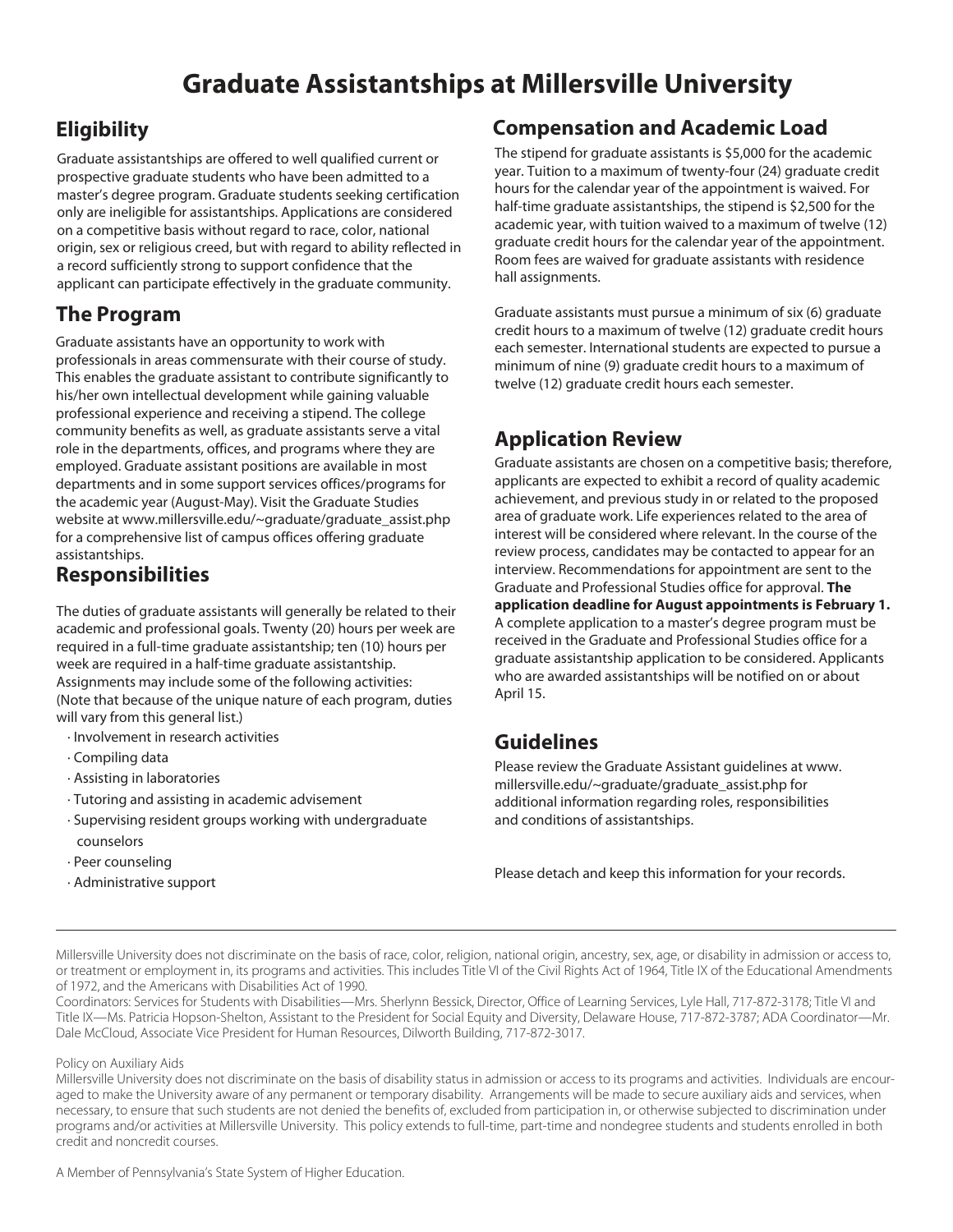### **Application for Appointment as a Graduate Assistant**

#### **Instructions**

Submit this completed form along with your resume to the Graduate and Professional Studies office with (or following) the application for admission to the Graduate School. The application deadline for August appointments is February 1.

| Semester and date you plan to begin graduate studies at MU: [14] Demonstration and date you plan to begin gradu |                                   |                       |           |            |
|-----------------------------------------------------------------------------------------------------------------|-----------------------------------|-----------------------|-----------|------------|
|                                                                                                                 |                                   |                       |           |            |
|                                                                                                                 |                                   |                       |           |            |
| <b>First Name</b>                                                                                               |                                   | Middle Initial        | Last Name |            |
| <b>Street Address</b>                                                                                           |                                   | City                  | State     | Zip Code   |
| Home Phone Number Work Phone Number                                                                             |                                   | <b>E-Mail Address</b> |           |            |
| Degree(s) Earned                                                                                                | Date Conferred College/University | Major                 |           | <b>GPA</b> |
| Special honors or awards received, and date conferred:                                                          |                                   |                       |           |            |
| Special study (workshops, seminars, etc.) relating to your chosen major:                                        |                                   |                       |           |            |
| Professional certificates earned:                                                                               |                                   |                       |           |            |
|                                                                                                                 |                                   |                       |           |            |
|                                                                                                                 |                                   |                       |           |            |